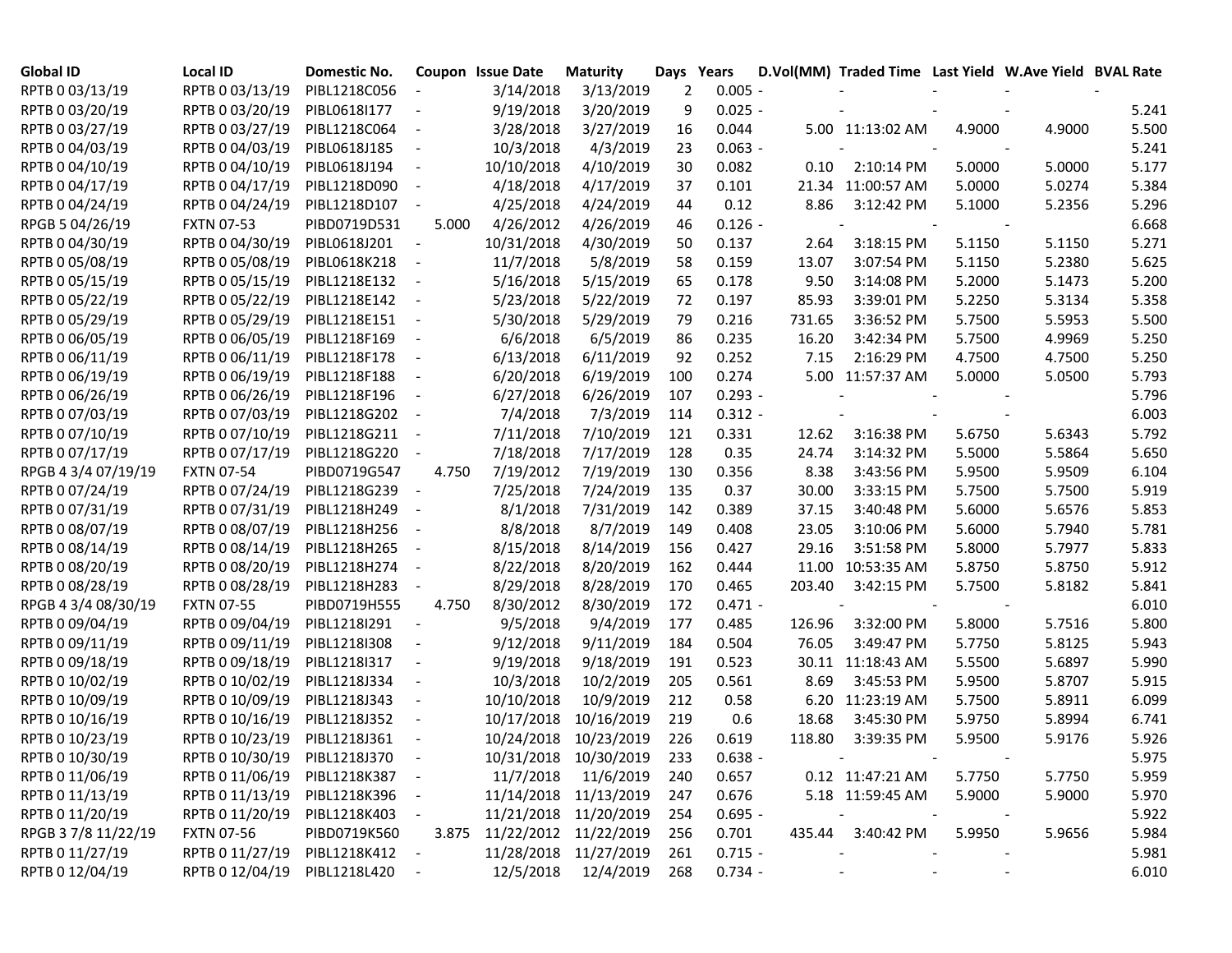| Global ID            | Local ID          | Domestic No. |                          | Coupon Issue Date | <b>Maturity</b>            | Days Years |           |           | D.Vol(MM) Traded Time Last Yield W.Ave Yield BVAL Rate |        |        |       |
|----------------------|-------------------|--------------|--------------------------|-------------------|----------------------------|------------|-----------|-----------|--------------------------------------------------------|--------|--------|-------|
| RPTB 0 12/11/19      | RPTB 0 12/11/19   | PIBL1218L439 |                          |                   | 12/12/2018 12/11/2019      | 275        | 0.753     |           | 106.01 11:58:18 AM                                     | 5.8750 | 5.8750 | 5.899 |
| RPTB 0 01/08/20      | RPTB 0 01/08/20   | PIBL1219A019 | $\overline{\phantom{a}}$ | 1/9/2019          | 1/8/2020                   | 303        | 0.83      | 2.00      | 2:16:22 PM                                             | 5.8250 | 5.8250 | 6.067 |
| RPGB 3 3/8 01/12/20  | <b>FXTN 03-22</b> | PIBD0320A229 | 3.375                    | 1/12/2017         | 1/12/2020                  | 307        | 0.841     | 104.30    | 3:36:59 PM                                             | 6.0000 | 5.9851 | 5.996 |
| RPTB 0 01/15/20      | RPTB 0 01/15/20   | PIBL1219A028 | $\overline{\phantom{a}}$ | 1/16/2019         | 1/15/2020                  | 310        | 0.849     |           | 1.70 11:20:00 AM                                       | 5.9500 | 5.9500 | 6.079 |
| RPTB 0 01/22/20      | RPTB 0 01/22/20   | PIBL1219A037 | $\overline{\phantom{a}}$ | 1/23/2019         | 1/22/2020                  | 317        | 0.868     | 0.30      | 2:56:16 PM                                             | 5.9350 | 5.9350 | 6.043 |
| RPTB 0 01/29/20      | RPTB 0 01/29/20   | PIBL1219A046 | $\blacksquare$           | 1/30/2019         | 1/29/2020                  | 324        | 0.887     | 50.10     | 2:50:29 PM                                             | 5.9100 | 5.9100 | 5.949 |
| RPTB 0 02/05/20      | RPTB 0 02/05/20   | PIBL1219B054 | $\overline{\phantom{a}}$ | 2/6/2019          | 2/5/2020                   | 331        | 0.906     | 207.70    | 3:56:28 PM                                             | 5.9500 | 5.9876 | 5.979 |
| RPTB 0 02/12/20      | RPTB 0 02/12/20   | PIBL1219B063 | $\overline{\phantom{a}}$ | 2/13/2019         | 2/12/2020                  | 338        | 0.925     | 255.62    | 3:41:16 PM                                             | 5.9500 | 5.9879 | 5.990 |
| RPGB 7 3/4 02/18/20  | <b>FXTN 10-50</b> | PIBD1020B508 | 7.750                    | 2/18/2010         | 2/18/2020                  | 344        | 0.942     |           | 70.00 11:27:05 AM                                      | 5.9250 | 5.9250 | 5.972 |
| RPTB 0 02/19/20      | RPTB 0 02/19/20   | PIBL1219B072 | $\overline{\phantom{a}}$ | 2/20/2019         | 2/19/2020                  | 345        | 0.945     | 21.32     | 3:50:09 PM                                             | 5.9500 | 5.9365 | 5.957 |
| RPGB 4 1/4 04/11/20  | RTB 03-08         | PIID0320D087 | 4.250                    | 4/11/2017         | 4/11/2020                  | 397        | 1.087     | 132.84    | 3:57:01 PM                                             | 5.9850 | 5.9759 | 5.973 |
| RPGB 7 1/4 08/19/20  | RTB 10-01         | PIID1020H015 | 7.250                    | 8/19/2010         | 8/19/2020                  | 527        | 1.443     |           | 6.50 10:42:23 AM                                       | 6.0750 | 6.0750 | 6.101 |
| RPGB 3 3/8 08/20/20  | <b>FXTN 05-73</b> | PIBD0520H735 | 3.375                    | 8/20/2015         | 8/20/2020                  | 528        | 1.446     | 39.63     | 3:35:39 PM                                             | 6.0200 | 6.0057 | 6.004 |
| RPGB 6 1/8 09/16/20  | <b>FXTN 10-51</b> | PIBD1020I510 | 6.125                    | 9/16/2010         | 9/16/2020                  | 555        | $1.52 -$  |           |                                                        |        |        | 6.038 |
| RPGB 5 7/8 12/16/20  | <b>FXTN 10-52</b> | PIBD1020L525 | 5.875                    | 12/16/2010        | 12/16/2020                 | 646        | $1.769 -$ |           |                                                        |        |        | 6.089 |
| RPGB 4 1/4 01/25/21  | <b>FXTN 03-23</b> | PIBD0321A236 | 4.250                    | 1/25/2018         | 1/25/2021                  | 686        | 1.878     | 440.30    | 2:37:01 PM                                             | 6.0000 | 5.7377 | 5.757 |
| RPGB 7 3/8 03/03/21  | RTB 10-02         | PIID1021C027 | 7.375                    | 3/3/2011          | 3/3/2021                   | 723        | 1.979     | $10.00 -$ |                                                        |        |        | 5.777 |
| RPGB 3 1/2 03/20/21  | <b>FXTN 07-57</b> | PIBD0721C574 | 3.500                    | 3/20/2014         | 3/20/2021                  | 740        | 2.026     | 343.50    | 3:43:40 PM                                             | 6.0200 | 5.9217 | 5.935 |
| RPGB 6 1/2 04/28/21  | <b>FXTN 10-53</b> | PIBD1021D531 | 6.500                    | 4/28/2011         | 4/28/2021                  | 779        | 2.133     | 2.00      | 3:34:56 PM                                             | 6.0000 | 6.0000 | 6.241 |
| RPGB 4 7/8 06/13/21  | RTB 03-09         | PIID0321F092 | 4.875                    | 6/13/2018         | 6/13/2021                  | 825        | 2.259     | 362.30    | 3:00:04 PM                                             | 6.0150 | 5.9024 | 5.907 |
| RPGB 5 3/4 10/20/21  | RTB 10-03         | PIID1021J039 | 5.750                    | 10/20/2011        | 10/20/2021                 | 954        | $2.612 -$ |           |                                                        |        |        | 6.106 |
| RPGB 5 3/4 11/24/21  | <b>FXTN 10-55</b> | PIBD1021K551 | 5.750                    | 11/24/2011        | 11/24/2021                 | 989        | $2.708 -$ |           |                                                        |        |        | 6.052 |
| RPGB 63/801/19/22    | <b>FXTN 10-54</b> | PIBD1022G545 | 6.375                    | 7/19/2011         | 1/19/2022 1045             |            | 2.861     | 90.00     | 3:36:39 PM                                             | 6.0500 | 6.0500 | 6.059 |
| RPGB 4 01/26/22      | <b>FXTN 05-74</b> | PIBD0522A747 | 4.000                    | 1/26/2017         | 1/26/2022 1052             |            | 2.88      | 1.50      | 2:20:10 PM                                             | 5.9900 | 5.9900 | 6.009 |
| RPGB 15 03/14/22     | <b>FXTN 20-02</b> | PIBD2022C021 | 15.000                   | 3/14/2002         | 3/14/2022 1099             |            | $3.009 -$ |           |                                                        |        |        | 5.845 |
| RPGB 4 7/8 08/02/22  | <b>FXTN 10-56</b> | PIBD1022H562 | 4.875                    | 8/2/2012          | 8/2/2022 1240              |            | $3.395 -$ |           |                                                        |        |        | 6.187 |
| RPGB 4 3/4 09/13/22  | <b>FXTN 10-57</b> | PIBD1022I570 | 4.750                    | 9/13/2012         | 9/13/2022 1282             |            | $3.51 -$  |           |                                                        |        |        | 6.105 |
| RPGB 12 3/4 10/17/22 | <b>FXTN 20-03</b> | PIBD2022J033 | 12.750                   | 10/17/2002        | 10/17/2022 1316            |            | $3.603 -$ |           |                                                        |        |        | 6.020 |
| RPGB 4 5/8 12/04/22  | RTB 05-11         | PIID0522L114 | 4.625                    | 12/4/2017         | 12/4/2022 1364             |            | 3.734     | 3.10      | 3:12:13 PM                                             | 6.0250 | 5.9984 | 5.918 |
| RPGB 4 12/06/22      | <b>FXTN 10-58</b> | PIBD1022L585 | 4.000                    | 12/6/2012         | 12/6/2022 1366             |            | $3.74 -$  |           |                                                        |        |        | 6.005 |
| RPGB 13 02/20/23     | <b>FXTN 20-04</b> | PIBD2023B048 | 13.000                   | 2/20/2003         | 2/20/2023 1442             |            | $3.948 -$ |           |                                                        |        |        | 6.048 |
| RPGB 5 1/2 03/08/23  | <b>FXTN 05-75</b> | PIBD0523C752 | 5.500                    | 3/8/2018          | 3/8/2023 1458              |            | 3.992     | 175.00    | 9:32:25 AM                                             | 5.9500 | 5.9500 | 5.918 |
| RPGB 3 1/2 04/21/23  | <b>FXTN 07-58</b> | PIBD0723D588 | 3.500                    | 4/21/2016         | 4/21/2023 1502             |            | 4.112     | 5.90      | 2:17:11 PM                                             | 6.1000 | 6.1000 | 6.184 |
| RPGB 11 7/8 05/29/23 | <b>FXTN 20-05</b> | PIBD2023E054 | 11.875                   | 5/29/2003         | 5/29/2023 1540             |            | $4.216 -$ |           |                                                        |        |        | 6.173 |
| RPGB 3 1/4 08/15/23  | RTB 10-04         | PIID1023H046 | 3.250                    | 8/15/2013         | 8/15/2023 1618             |            | 4.43      | 9.16      | 3:11:20 PM                                             | 6.1250 | 6.1028 | 5.987 |
| RPGB 11 3/8 10/23/23 | <b>FXTN 20-06</b> | PIBD2023J068 | 11.375                   | 10/23/2003        | 10/23/2023 1687            |            | $4.619 -$ |           |                                                        |        |        | 6.041 |
| RPGB 4 1/2 04/20/24  | <b>FXTN 07-59</b> | PIBD0724D595 | 4.500                    | 4/20/2017         | 4/20/2024 1867             |            | 5.112     |           | 85.97 3:07:33 PM                                       | 6.0750 | 6.0503 | 6.050 |
| RPGB 12 3/8 06/03/24 | <b>FXTN 20-07</b> | PIBD2024F075 | 12.375                   | 6/3/2004          | 6/3/2024 1911              |            | $5.232 -$ |           |                                                        |        |        | 5.972 |
| RPGB 12 7/8 08/05/24 | <b>FXTN 20-08</b> | PIBD2024H086 | 12.875                   | 8/5/2004          | 8/5/2024 1974              |            | $5.405 -$ |           |                                                        |        |        | 6.066 |
| RPGB 4 1/8 08/20/24  | <b>FXTN 10-59</b> | PIBD1024H595 | 4.125                    | 8/20/2014         | 8/20/2024 1989             |            | 5.446     |           | 3.40 2:20:11 PM                                        | 6.0250 | 6.0250 | 6.099 |
| RPGB 13 3/4 11/11/24 | <b>FXTN 20-09</b> | PIBD2024K091 | 13.750                   |                   | 11/11/2004 11/11/2024 2072 |            | $5.673 -$ |           |                                                        |        |        | 6.067 |
| RPGB 5 3/4 04/12/25  | <b>FXTN 07-61</b> | PIBD0725D618 | 5.750                    | 4/12/2018         | 4/12/2025 2224             |            | 6.089     |           | 514.80 3:53:53 PM                                      | 6.0400 | 6.0163 | 6.041 |
|                      |                   |              |                          |                   |                            |            |           |           |                                                        |        |        |       |